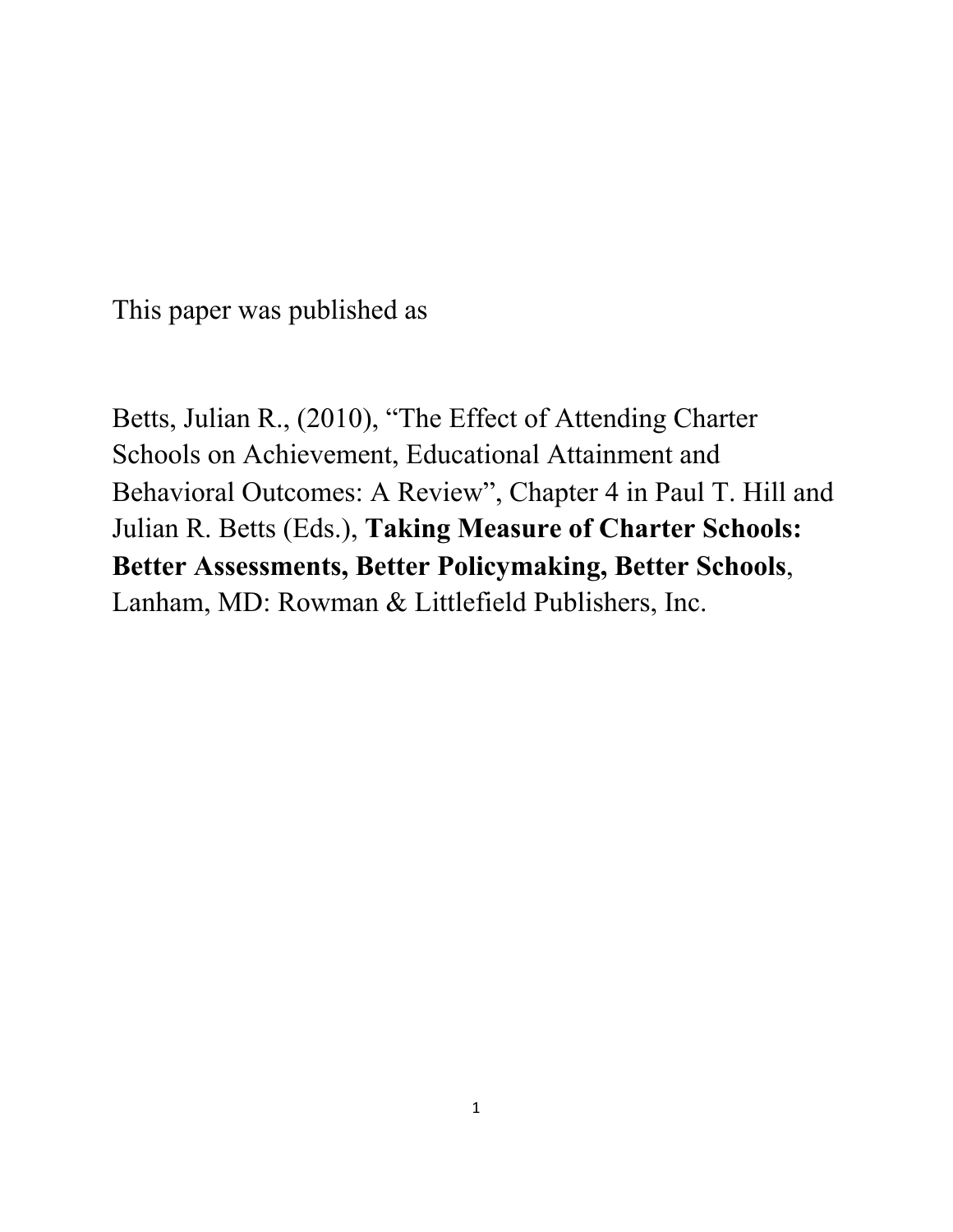Chapter 4 The Effect of Attending Charter Schools on Achievement, Educational Attainment and Behavioral Outcomes: A Review

by Julian R. Betts

### Introduction

This chapter reviews the research on whether charter schools affect student outcomes. Understandably, in this era of accountability and state testing, the bulk of research to date has focused foursquare on student test scores. However, as economists often point out, test scores are related only weakly to adult outcomes such as earnings and whether students graduate from high school or attend college. The prior chapter by Laura Hamilton and Brian Stecher provides a rich framework for thinking about the diverse goals of public education, listing many outcomes beyond test scores that researchers might want to study. Researchers are just now beginning to look at the effect of attending a charter school on some of these other outcomes. The final section of the paper will review work on these alternative outcomes, which so far have focused mainly on variants of educational attainment, such as high school graduation.<sup>1</sup>

 

<sup>&</sup>lt;sup>1</sup> I thank Jon Christensen for his insights on the literature.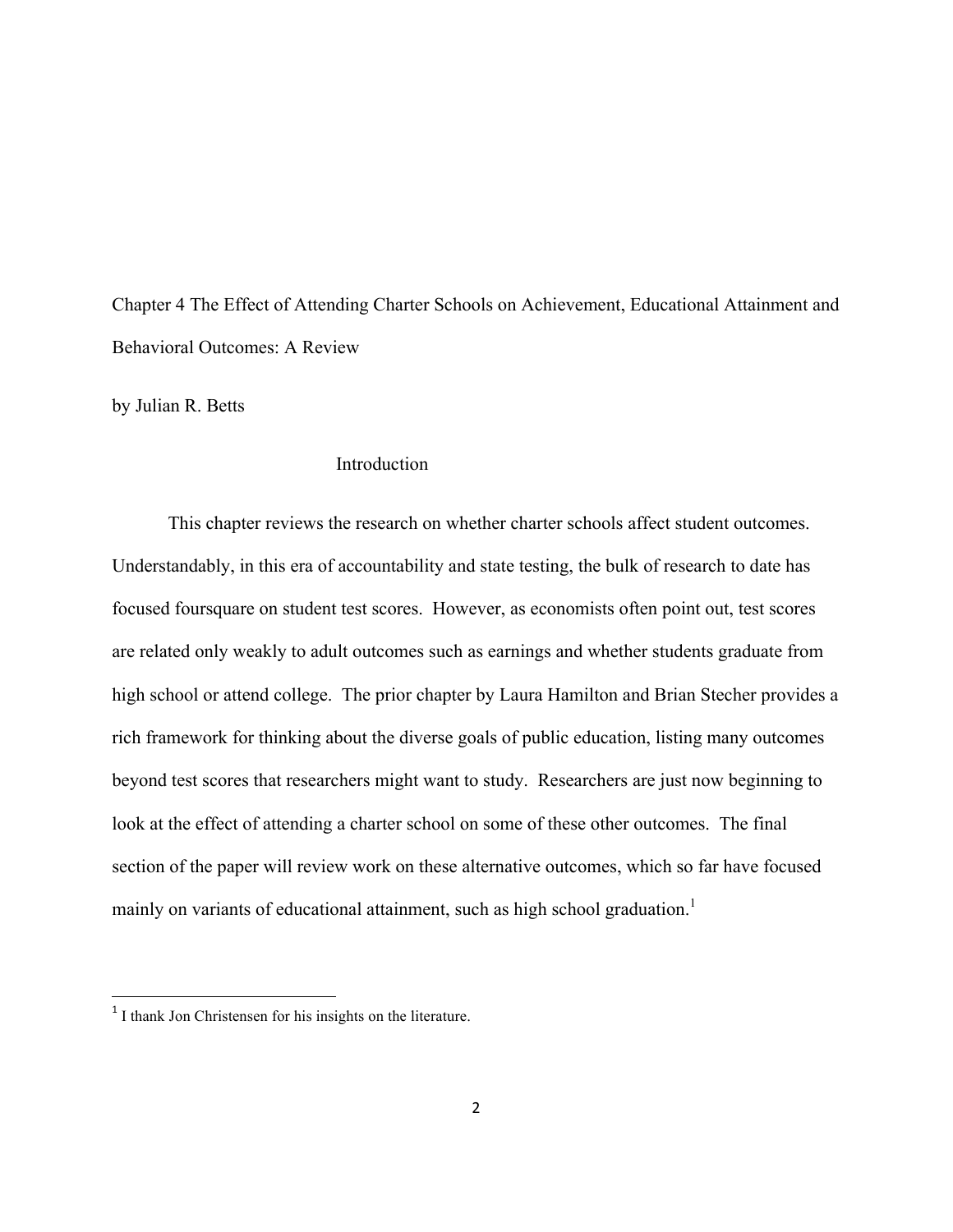#### An Update on the Literature on Charter Schools and Achievement

Betts and Tang (2008a,b) provide an overview and a more detailed description, respectively, of a meta-analysis of all work on charter schools and achievement that they could find published as of mid to late 2008. They made the decision to focus on studies that had used either lottery data or value-added models that take into account students' past test scores, based on evidence in Chapter 2 and as outlined by the Charter School Achievement Consensus Panel (2006) that these methods are more likely than weaker methods to produce unbiased estimates of the causal effect of attending a charter school on student achievement. Remarkably, of roughly 70 studies they considered, only 13 studies conformed to these two approaches – 3 lottery-based studies, and 10 value-added studies.

Betts and Tang found evidence that in some grades and locations charters outperformed traditional public schools, and in other grades and locations they underperformed. Overall, when weighting studies by the number of charters in each study, they found more evidence of positive achievement effects of charter schools than negative, but again the results varied by grade and subject.

One can summarize the literature by examining the percentage of studies that found significant negative or positive results. Alternatively one can calculate the overall distribution of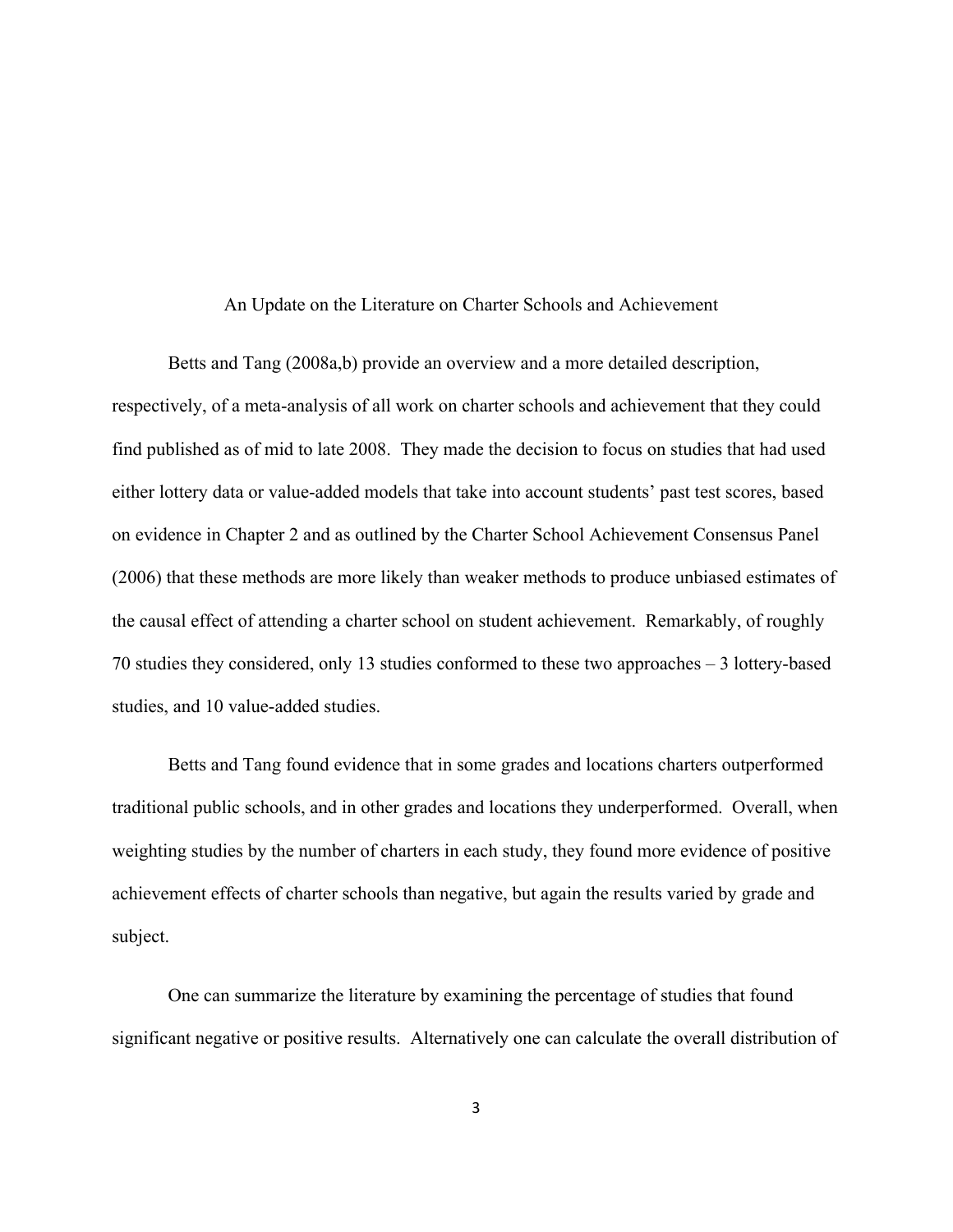effect sizes. (Effect sizes in this context refer to the predicted number of standard deviations by which test scores would change in one school year if a student switched to a charter school.)

Betts and Tang found that the majority of estimated effects of charter schools are positive. This imbalance is sometimes mild, but in some cases, such as for reading scores in elementary schools, and for math scores in middle schools, the literature strongly suggests that charter schools are outperforming traditional public schools. There are important exceptions. Charter high schools appear to underperform significantly in math. In several cases of specific grade spans and test subjects Betts and Tang find considerable evidence of both positive and negative effects of charter schools, with variations by geographic location.

Betts and Tang (2008b) provide cautions about the dangers of drawing nationwide conclusions from the studies they examined, because of the relatively narrow geographic coverage of the studies they included. The states studied included Texas, Florida, North Carolina, Delaware and Idaho. Other studies included four districts in California, charter schools in New York City and three charter schools in Chicago. They report that their pessimistic results for high school math derive from Texas, Idaho, Delaware and a small number of large urban districts in California.

Another way to look at the data is to study the effect sizes rather than the signs of the estimated effects. Table 4.1, reproduced from Betts and Tang (2008b), shows the median effect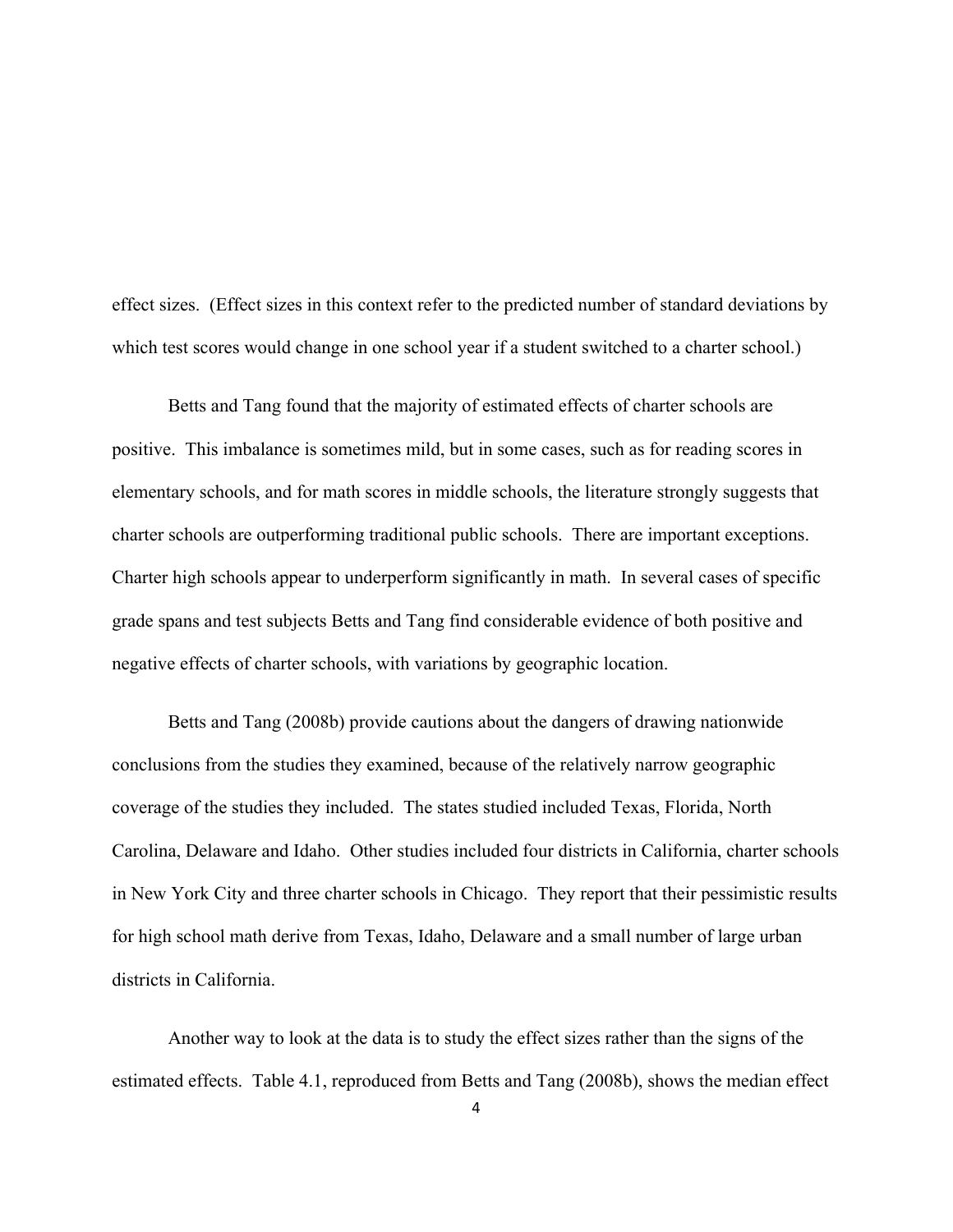sizes for math and reading, by grade span studied. The three columns show results when we weight each study equally, when we weight each study by the number of charter schools in the study samples, and when we weight by the product of the number of charter schools and the number of years of data included in the study. A weakness of the first (unweighted) approach is that it gives equal importance to a study of one charter as it gives to a statewide study of 1000 charter schools. The two weighting schemes gives a more representative picture of what happened at the "typical" charter school or in the typical charter school year.

## [Insert Table 4.1 around here]

The first pattern apparent in the table is that regardless of the weighting scheme, in most cases the median effect is positive. This supports the vote counting analysis referred to above: there are far more positive findings than negative findings. The only exception is at the high school level, in which the median effect is negative for math scores regardless of weighting, and negative for one of the cases of reading. Again, this closely matches the patterns of significance discussed earlier.

While generally positive, the median effect sizes tend to be small. In all cases but two, the absolute value of the median effect size is less than 0.10, or less than 1/10 of a standard deviation of a test score. This is true for all of the unweighted median effects, as well as the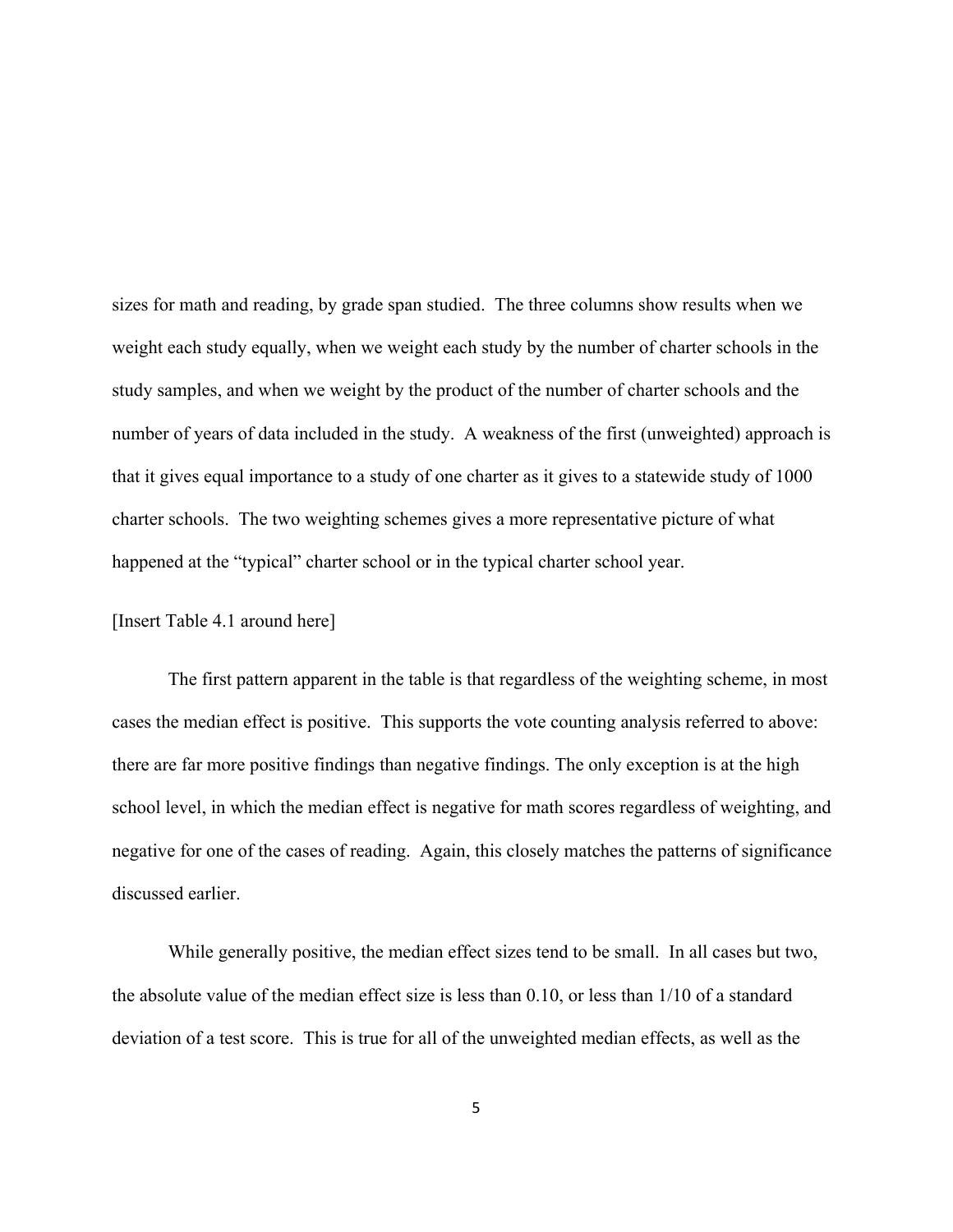weighted effects when the number of schools times the number of years serves as weight. Again, the only exception is at the high school level, and only under one of the weighting schemes.

It is important to put these effect sizes into context. Betts and Tang (2008b) point out that the effect size for both math and reading in elementary schools is 0.08, or 8% of a standard deviation. They calculate that a student with median test scores -- ranking 50th out of 100 students – would be predicted to move up to about the 47th rank out of 100 students after one year at a charter school. Over several years of such gains, a student could move up markedly. For comparison purposes, Clotfelter, Ladd and Vigdor (2007) estimate that in North Carolina reducing class size by 5 students is associated with gains in achievement of 1.0% -1.5% of a standard deviation.

Several new studies have appeared since the review of the literature conducted in 2008 by Betts and Tang. Zimmer, Gill, Booker, Lavertu, Sass and Witte (2009) report on value-added modeling of math and reading achievement in Texas, Ohio, Chicago, Denver, Milwaukee, Philadelphia and San Diego. In the cases of Texas and San Diego, this work updates work done by some of these authors and other researchers, and in the other locations this report produces the first value-added knowledge of which I am aware.

The authors emphasize their middle and high school results, because they have relatively few elementary school students who switch between charter schools and traditional public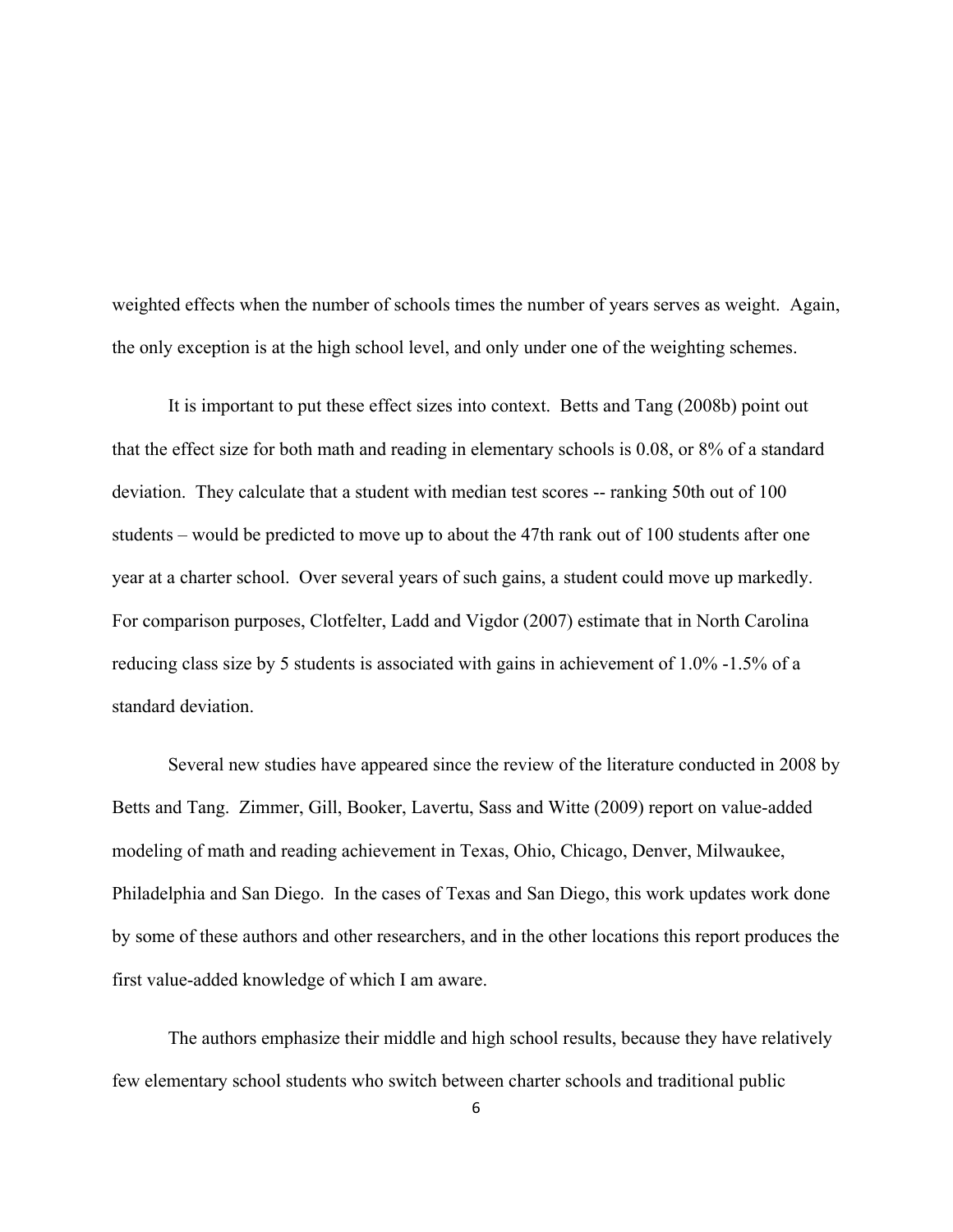schools. In these "non-primary" models, in five of seven cases there was no statistically significant difference between reading and math gains in charters versus traditional public schools. But charter schools in Chicago underperformed in reading and in the Texas sample charter schools underperformed in both math and reading. In each of these negative cases the effect size was in the range of  $-0.08$  to  $-0.09$ . <sup>2</sup>

One other recent study, which in this case uses the ideal method of comparing lottery winners and losers, examines charter schools in Boston. Abdulkadiroglu, Angrist, Cohodes, Dynarski, Fullerton, Kane, and Pathak (2009) found that the estimated effect of attending a charter school for one year was positive and quite large. For example they estimated effect sizes of 0.17 and 0.16 for English Language Arts in middle and high school, and effect sizes of 0.54 and 0.19 for math in middle and high school. All effects were significant the 5% or lower levels. As the authors point out a gain of 0.54 standard deviations in a single year is very large.

Overall, the new results fit quite well with the earlier literature as reviewed by Betts and Tang (2008a,b) – there is a mix of results, with the earlier non-lottery results being slightly more negative than the earlier work and the Boston study being among the most positive results found to date.

 

<sup>&</sup>lt;sup>2</sup> In the sample that included primary schools for Ohio, the overall charter effect was negative for both reading and math. This result appeared to derive from some "virtual" charter schools that educate students at a distance, typically through the Internet.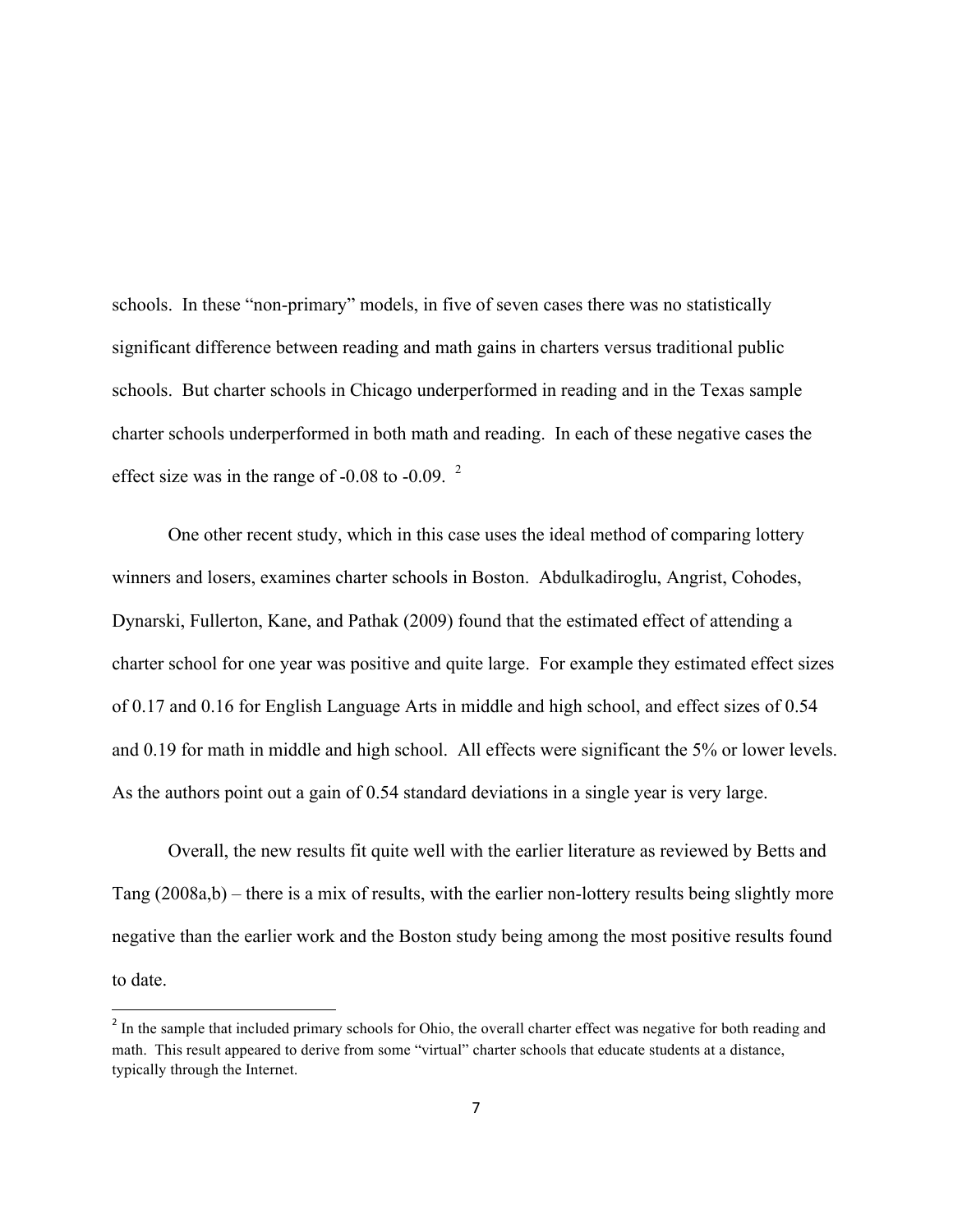## Evidence on Outcomes Other than Test Scores

Several papers have started to look at student outcomes other than academic achievement as proxied by test scores. This literature is just in its infancy but already the results strongly hint that test scores do not fully capture all of the effects of attending a charter school on individual student outcomes. The bulk of this work has focused on various measures of educational attainment, that is, measures of how much education each person obtains.

#### Emerging Evidence on Educational Attainment

A central problem in analyzing years of education, whether a student graduates from high school, or enters college, is that we observe a person's (final) level of education only once. With test scores, which we observe repeatedly, we can compare student performance before and after he or she enters a charter school, using a student-fixed-effect value added model. Even if we do not have the minimum of three test scores needed for this model, we could use just two test scores to measure how much students improve in different school environments. We cannot use these "value-added" models for outcomes such as high school graduation. The closest we can come, is to model, for instance, whether a person graduates while controlling for observable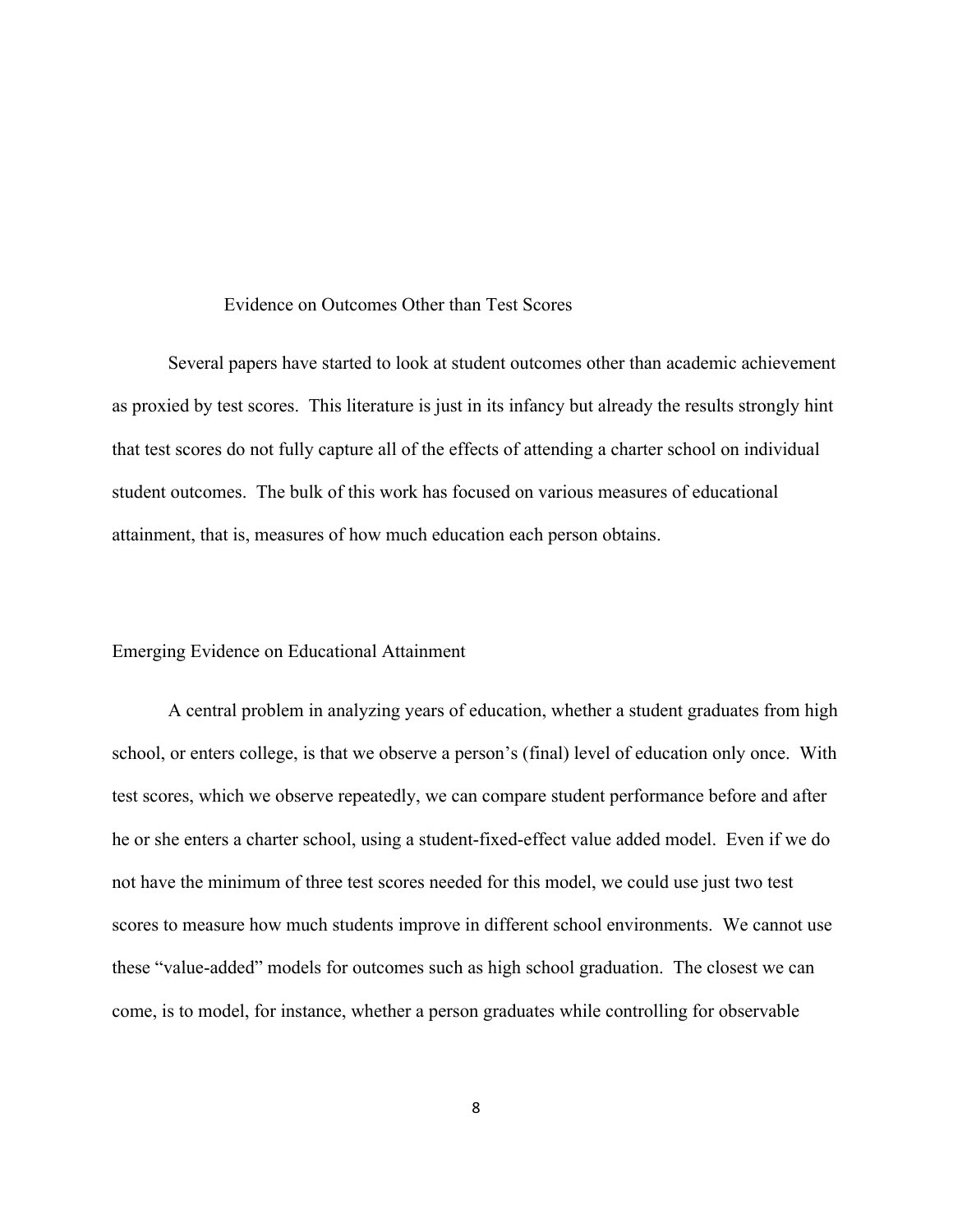student characteristics at some earlier point in time. The chances that unobserved differences across students are driving the results rises exponentially.

For precisely this reason, the value of lottery data that compares outcomes between lottery winners and losers is particularly useful in the context of "once-only" variables such as high school or college graduation. If the only thing that separates lottery winners and losers is the luck of the draw, then on average we expect students in these two groups to have the same probability of reaching a given level of education. If statistically significant differences emerge, we can be quite confident that winning or losing the lottery has caused these differences in educational attainment.

Unfortunately, there has been only one lottery-based study of the effects of charter schools on educational attainment, and that study examines only one California charter school. McClure, Strick, Jacob-Almeida and Reicher (2005) utilize admission lotteries at the Preuss School at UCSD to examine the effect of winning a lottery on student achievement and educational attainment. They did not find big differences in test scores between lottery winners and losers, but they did observe large differences in a variety of measures of educational attainment. First, they studied how many college preparatory courses the students completed, and found large differences emerging as early as grade 10, in favor of lottery winners.

9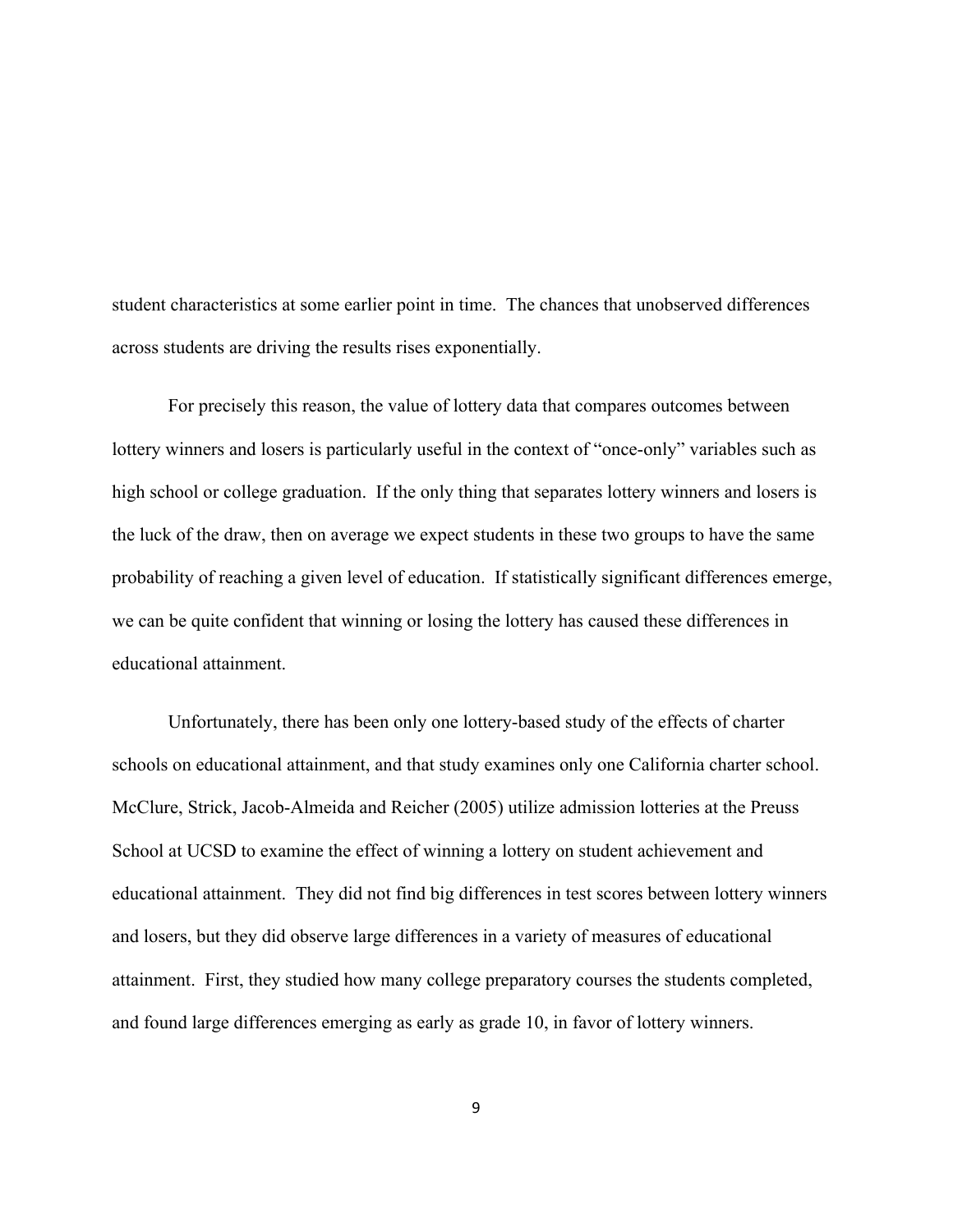The authors also surveyed lottery losers in the graduating class of 2005 (who had enrolled in traditional public schools in San Diego) when they reached grade 12. Part of the survey asked about the studednts' plans for college. The survey found a striking gap in planned college attendance. Among the Preuss school attendees (the lottery winners), 90.3% were set to enroll in a four-year college in fall, and 9.7% were planning to enroll in community college. Only 66.7% of respondents from the group of lottery losers planned to attend a four-year college in the fall, a gap of about 23%.

An issue with this comparison is that just under two-thirds of students in the group that did not win the lottery replied to the survey. By assuming either that none of the nonrespondents or alternatively that all of these non-respondents were intending to enroll in college, we obtain a range of 42.1% to 78.9% as the maximum range for the actual 4-year college enrollment in this comparison group. Regardless, then, the lottery winners were more likely to enroll in college than the lottery losers at this school.

The remaining studies of educational attainment do not use lottery data and so potentially suffer from bias caused by omitted variables. For instance, if students who attend charter schools are more motivated than are students who attend traditional public schools, then greater educational attainment among charter students could simply reflect variations in unmeasured motivation.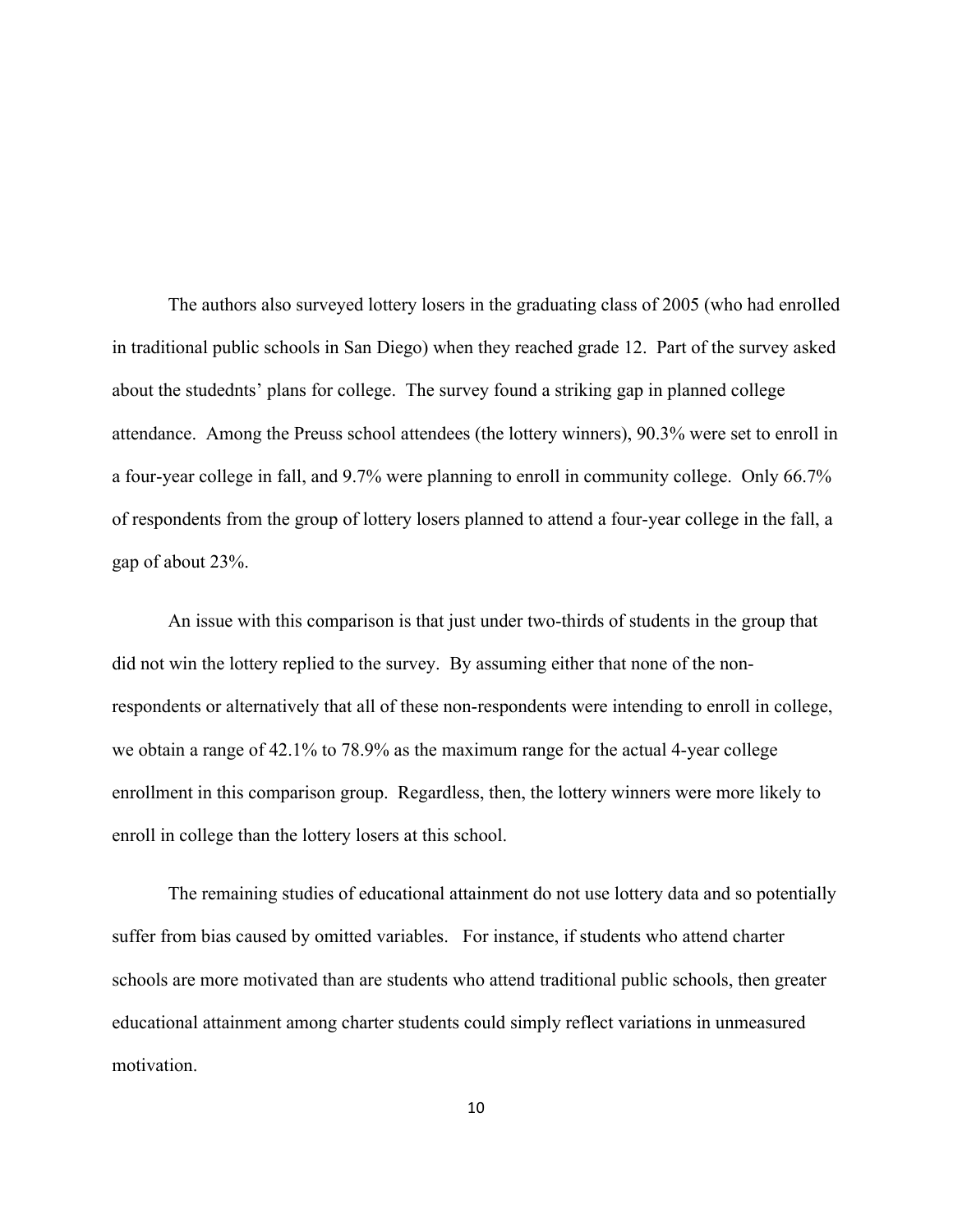Zimmer, Gill, Booker, Lavertu, Sass and Witte (2009) examine the association between educational attainment and charter school attendance in a variety of locations. One of the approaches they take to reduce the self-selection among charter students is to focus on students who attend a charter school in grade 8, then comparing educational attainment within this subsample between students who later attend high school charter schools and those who attend traditional public high schools. Because of onerous data requirements, this analysis is limited to Chicago and Florida.

In Chicago, the authors estimate that attending a charter high school is associated with a 7% increase in the probability of graduating from high school and a 10% increase in the probability of attending a community college or four-year college. The corresponding figures for Florida are 12-15% and 8%. The limitations of this method are that we cannot be sure that limiting to the analysis to students who attended charter schools in grade 8 removes unobserved variations among students who after all come to different decisions about whether to attend charter public high schools.

Another perhaps more convincing approach implemented by these same authors uses instrumental variables to take into account students' endogenous choice of whether to attend a charter school. The central idea is to replace the variable indicating actual charter school attendance with a predicted charter attendance variable, which is created by using various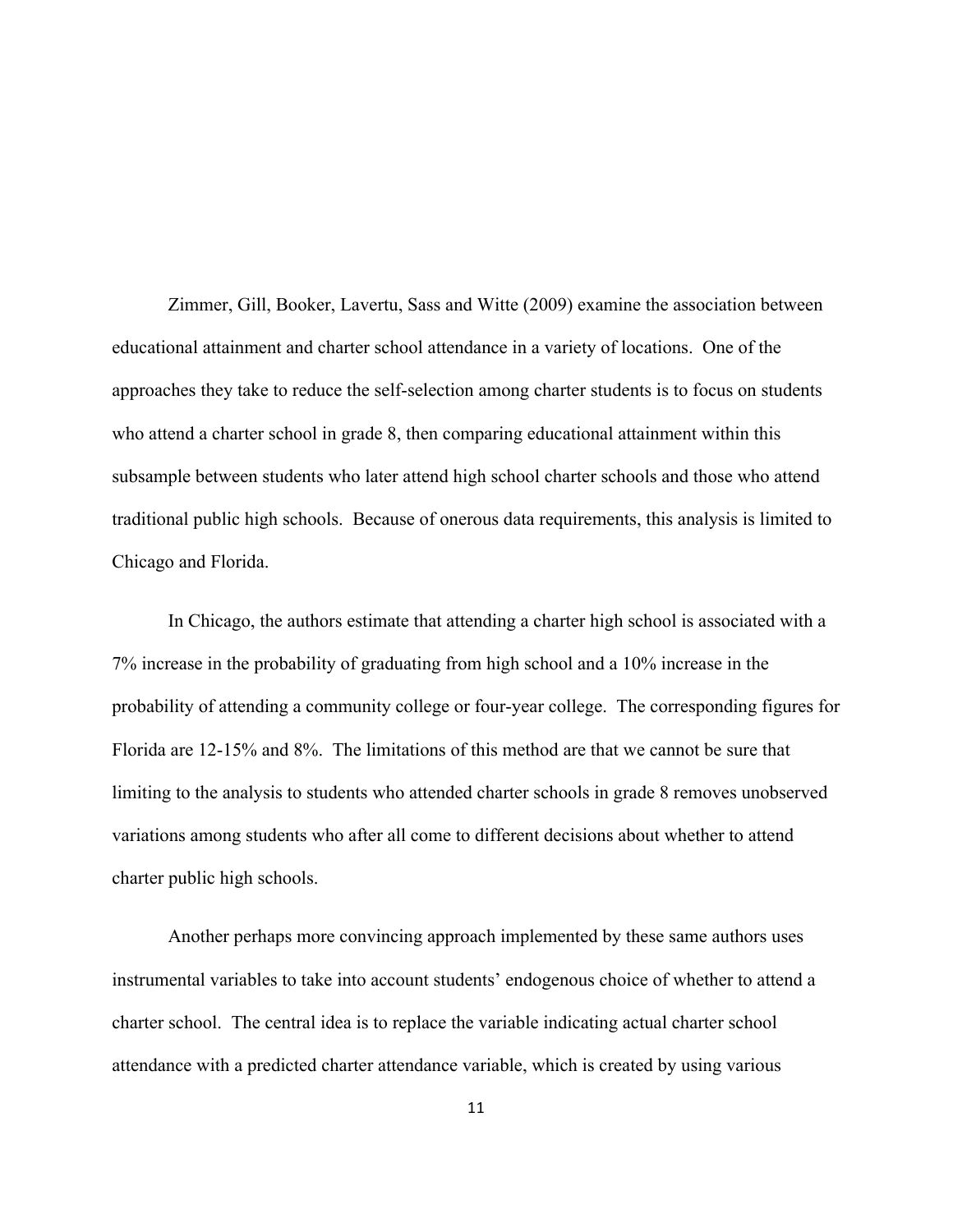measures of the proximity of other local charter schools. These models produced even bigger estimates. For instance, the probability of graduating from high school is predicted to rise when attending a charter high school by about 15% in Florida and about 32% in Chicago. The estimated changes in probability of attending a two- or four-year college are 18% and 14% in Florida and Chicago respectively. On the surface these estimates seem high. On the other hand, the Preuss School results, which use the more convincing lottery method, suggest a 24% boost in the probability of attending a four-year college.

These are all strong results, but are limited to one school in San Diego, and charters in Chicago and Florida. In principle, it would be simple to extend these sorts of analyses to other states and cities, at least for high school graduation.

## Evidence on Attendance and Behavior

Imberman (2007) studies two outcomes that are more closely related to student behavior than student achievement: attendance and suspensions from school (combined with more serious disciplinary actions). He studies an un-named large urban school district. He finds significant reductions in student disciplinary infractions among those who attend charter high schools. A natural concern, of course, is that charter high schools may suspend or otherwise discipline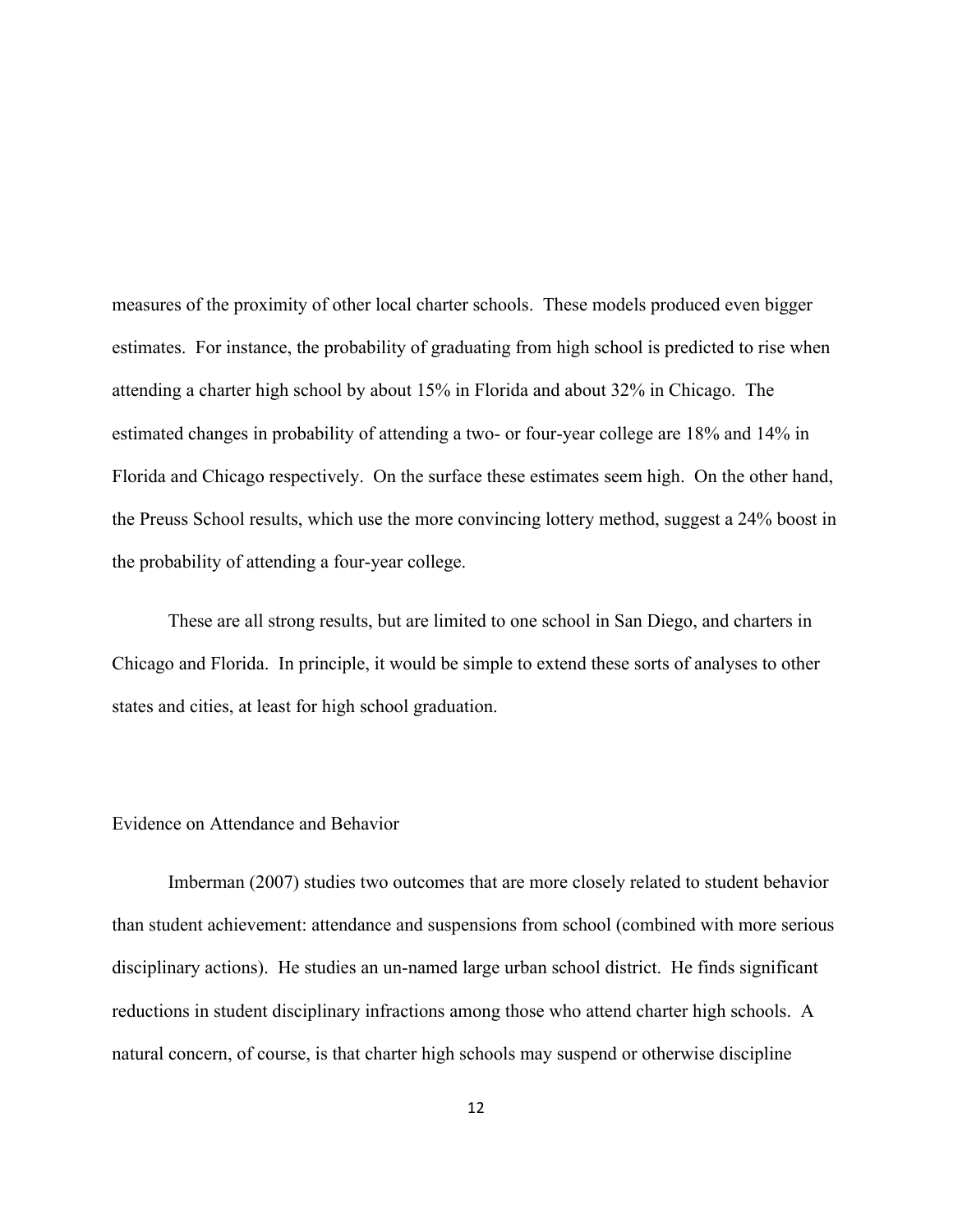students less often for a given behavior, perhaps because of lower disciplinary standards or a lower probability of catching students violating the behavior code. Still the differences are quite large. For instance the baseline model suggests a change of -0.36 infractions per student, which is large compared to the average number of infractions per student in traditional public schools of 0.42 infractions.

Imberman also models the percentage attendance rate. The baseline model shows no relation between charter school attendance and attendance rates. However, in models that also control for lagged charter school attendance a small positive relation between attending a charter two periods ago and attendance in the current period arises.

## Conclusion

The rapidly growing literature on charter schools and achievement still contains a surprisingly small number of studies that use convincing value-added or experimental (lottery) methods, but this subsample of studies is growing steadily.

The achievement results neither confirm the worst fears of charter critics nor fulfill the greatest hopes of charter supporters. There is ample evidence that some charter schools outperform traditional public schools and that others underperform. Overall, the evidence to date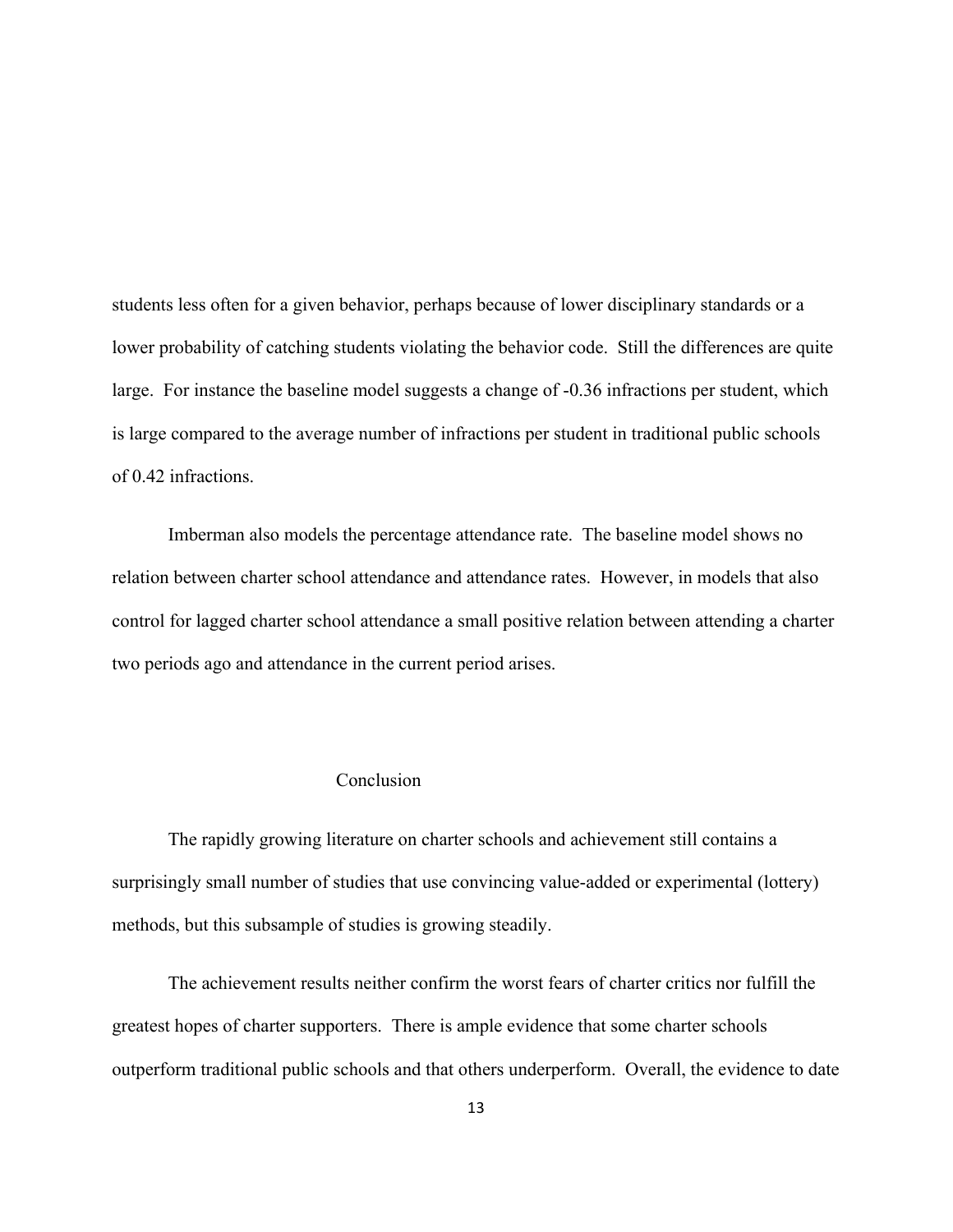supports the notion that positive effects are somewhat more common than negative effects. High school math scores are a weak point for charter schools, while charter schools most typically outperform traditional public schools in elementary school reading tests and middle school math tests. But even with some excellent recent additions to the literature, we are still surveying a literature that completely ignores the majority of U.S. states. In many states, policymakers have to choose between rigorous evidence from other states or districts and less rigorous or even no evidence on the influence of charter schools in their own location.

Researchers are just beginning to examine outcomes other than test scores. Studies in three different locations suggest that attending a charter high school is associated with significantly higher educational attainment. A study in an un-named urban district suggests that disciplinary infractions fall when students switch to charter schools. There is also weak evidence that those who switch to charter schools eventually exhibit slightly higher attendance rates.

None of these models of non-achievement outcomes has been estimated in a sufficiently wide range of school districts to know whether the results generalize, but the results are certainly very promising. They suggest that the call by Hamilton and Stecher in the previous chapter for researchers to investigate a broader set of student outcomes could prove prescient.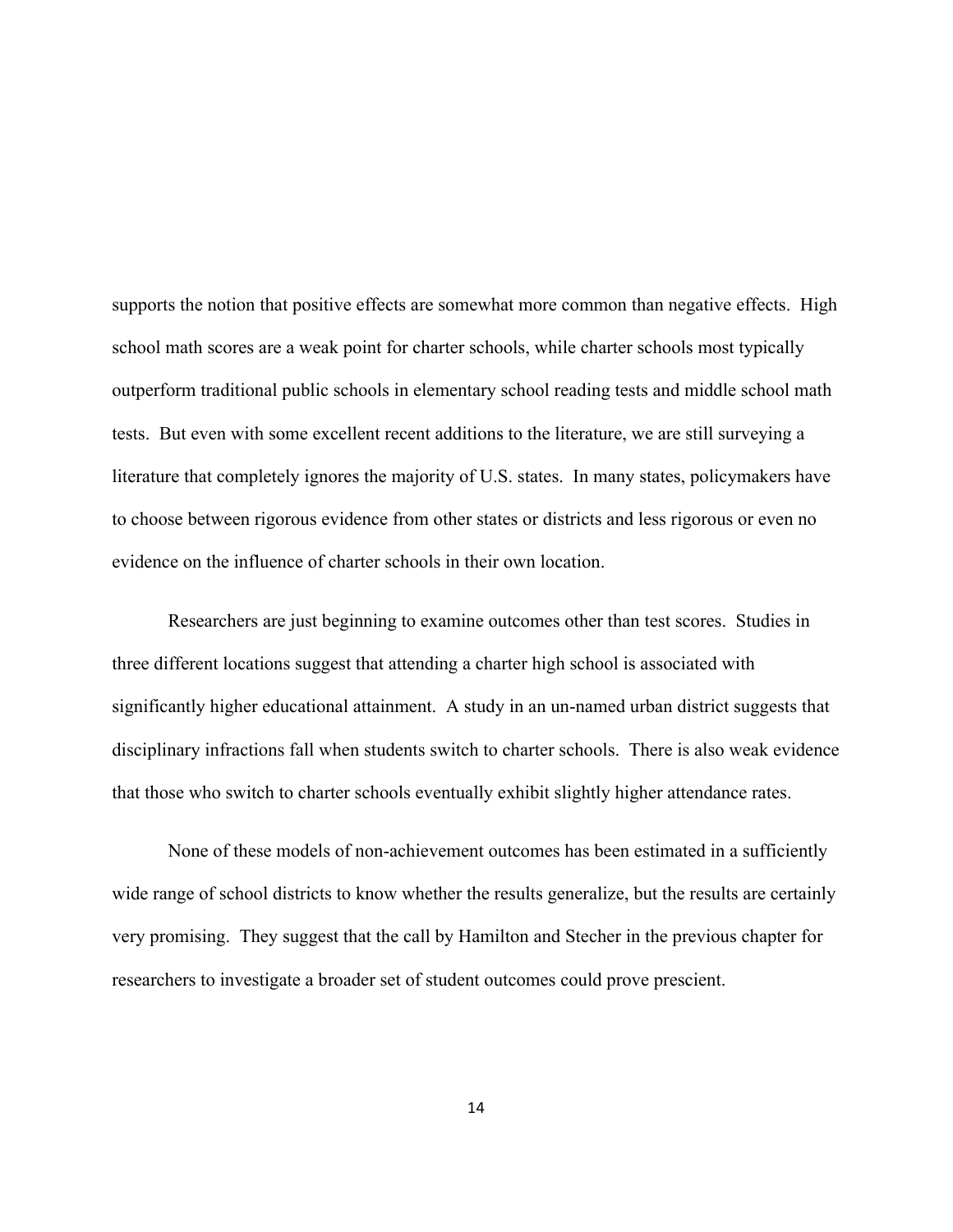# **Table 4.1 Median Effect Sizes on Math and Reading Scores from Attending a Charter School Based on Studies Examined by Betts and Tang (2008b)**

|                                                     |         | (1)        | (2)                         | (3)                         |
|-----------------------------------------------------|---------|------------|-----------------------------|-----------------------------|
|                                                     |         |            | Weighted by # of<br>schools | Weighted by #<br>of schools |
|                                                     |         | Unweighted |                             | * # of years                |
| All studies                                         | Math    | 0.0305     | 0.00519                     | 0.00519                     |
|                                                     |         | (19)       | (1,277)                     | (6,044)                     |
|                                                     | Reading | 0.0197     | 0.0175                      | 0.0220                      |
|                                                     |         | (16)       | (1,243)                     | (5,976)                     |
| Elementary                                          | Math    | 0.0863     | 0.0807                      | 0.0807                      |
|                                                     |         | (6)        | (300)                       | (1, 854)                    |
|                                                     | Reading | 0.039      | 0.086                       | 0.086                       |
|                                                     |         | (5)        | (288)                       | (1, 830)                    |
| <b>Elementary And Combined</b><br>Elementary/Middle | Math    | 0.0807     | 0.0807                      | 0.0807                      |
|                                                     |         | (7)        | (367)                       | (2,256)                     |
|                                                     | Reading | 0.0363     | 0.086                       | 0.086                       |
|                                                     |         | (6)        | (355)                       | (2, 232)                    |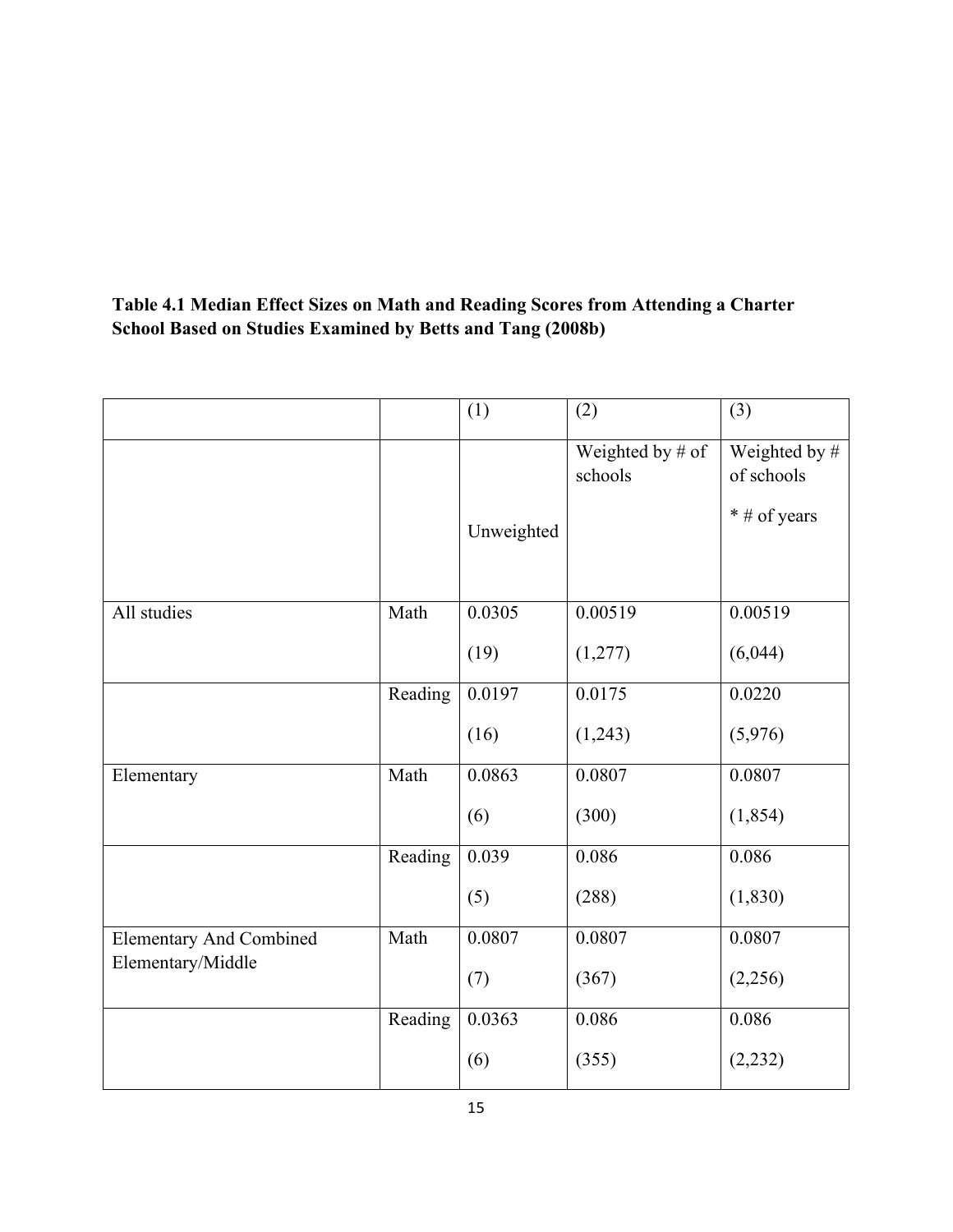| Middle                             | Math    | .00519    | .00519   | .00519    |
|------------------------------------|---------|-----------|----------|-----------|
|                                    |         | (5)       | (226)    | (1,879)   |
|                                    | Reading | $-.00460$ | .0220    | .0220     |
|                                    |         | (4)       | (213)    | (1, 853)  |
| Middle and Combined<br>Middle/High | Math    | 0.00519   | 0.00519  | 0.00519   |
|                                    |         | (5)       | (232)    | (1, 927)  |
|                                    | Reading | 0.00659   | 0.0220   | 0.0220    |
|                                    |         | (4)       | (219)    | (1,901)   |
| High                               | Math    | $-0.0206$ | $-0.215$ | $-0.0155$ |
|                                    |         | (4)       | (190)    | (369)     |
|                                    | Reading | 0.0592    | $-0.163$ | 0.0592    |
|                                    |         | (3)       | (181)    | (351)     |

Source: Betts and Tang (2008b), Table 5. Number of studies, number of represented schools, or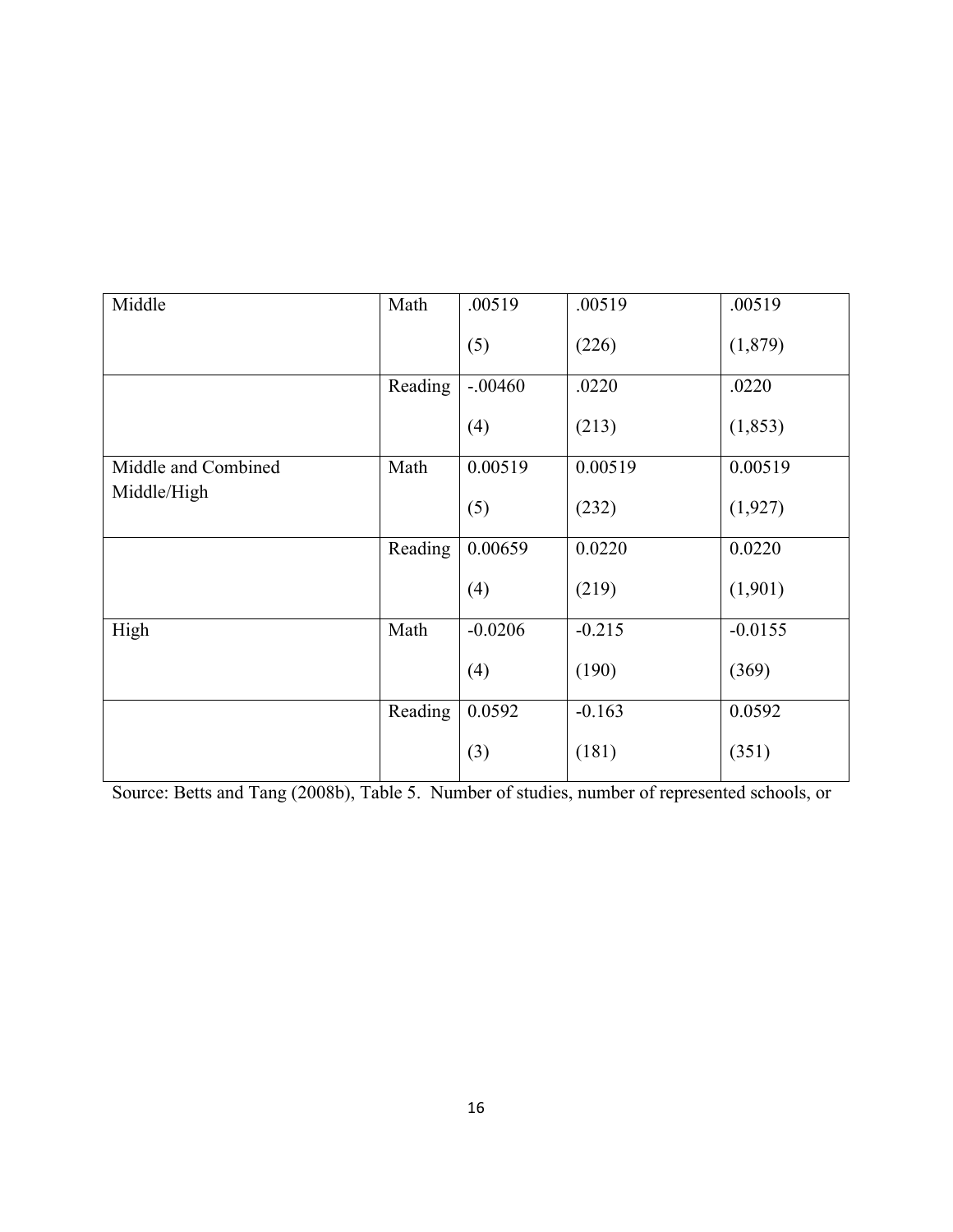#### References

Abdulkadiroglu Atila, Angrist, Josh, Cohodes, Sarah, Dynarski, Susan, Fullerton, Jon, Kane, Thomas, and Pathak, Parag (2009). *Informing the Debate: Comparing Boston's Charter, Pilot and Traditional Schools*, Boston, MA: The Boston Foundation.

Betts, Julian R. and Tang, Y. Emily (2008a). "Charter Schools and Student Achievement: A Review of the Evidence", in Robin J. Lake, (Ed.), *Hopes, Fears and Reality: A Balanced Look at Charter Schools in 2008*, Bothell, WA: National Charter School Research Project, Center on Reinventing Public Education, pp. 1-8, available at www.ncsrp.org.

Betts, Julian R. Betts and Tang, Y. Emily (2008b). *Value-Added and Experimental Studies of the Effect of Charter Schools on Student Achievement: A Literature Review*, Bothell, WA: National Charter School Research Project, Center on Reinventing Public Education, available at www.ncsrp.org.

Charter School Achievement Consensus Panel (2006). *Key Issues in Studying Charter Schools and Achievement: A Review and Suggestions for National Guidelines*, National Charter School